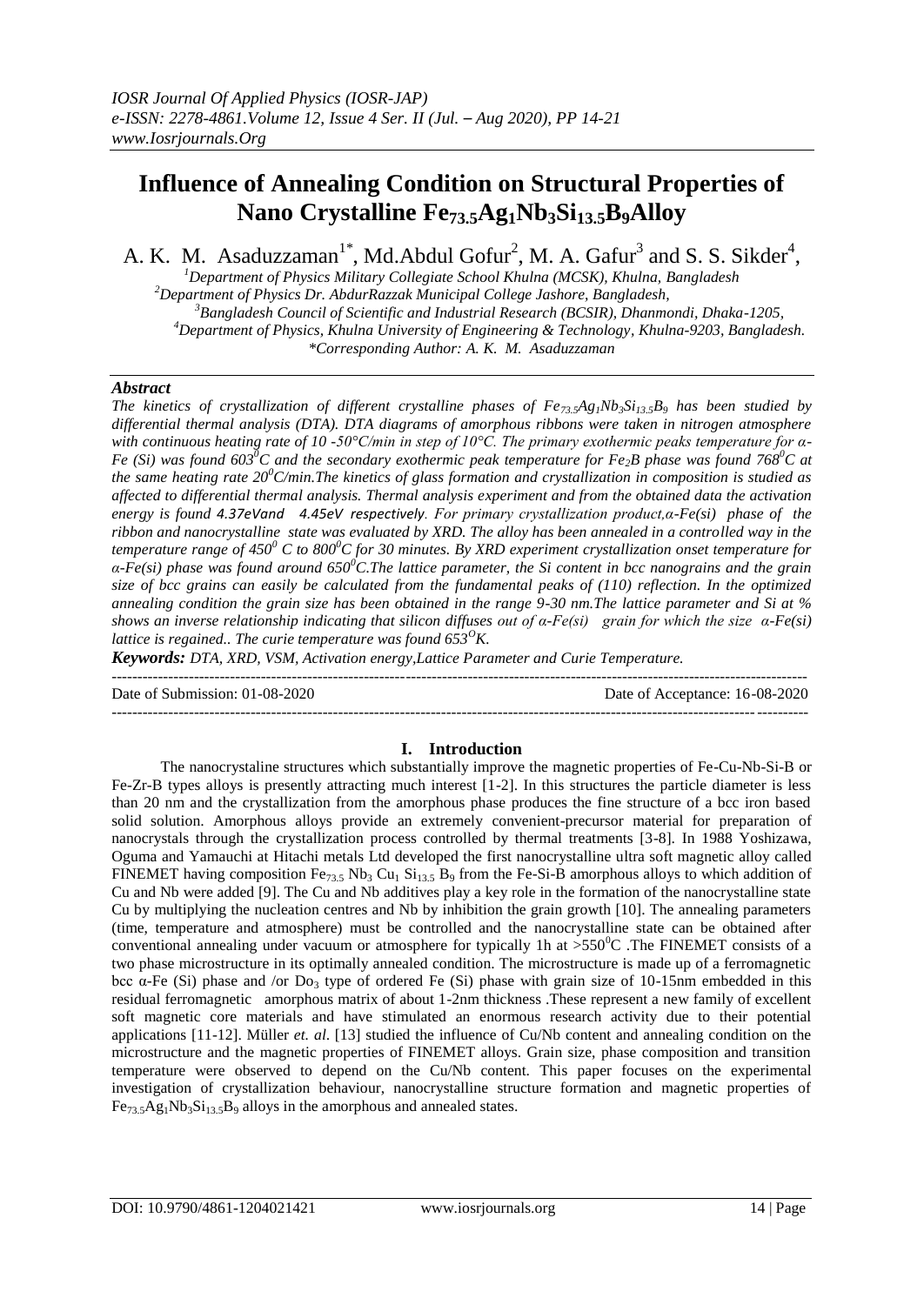## **II. Materials And Methods**

Amorphous ribbons with the nominal composition  $Fe_{73.5}X_1Nb_3Si_{13.5}B_9$  [X = Cu, Ag & Au] were prepared in an arc furnace on a water-cooled copper hearth under an atmosphere of pure Ar. Their purity and origin of the constituent elements were Fe (99.9%), Ag (99.9%), Au (99.9%), Nb(99.9%), Cu (99.9%), Si (99.9%) and B (99.9%) as obtained from Johnson Mathey (Alfa Aesar Inc.).Before melting, the furnace chamber was evacuated ( $10<sup>-4</sup>$ torr), and flashed with Ar gas. The process was repeated several times to get rid of residual air and finally the furnace chamber were kept in an Ar atmosphere. The mother alloys, which are formed in the form of buttons in a furnace by sudden cooling and then cut into small pieces and is introduced in the quartz tube.

Melt spinning is a widely used production method for rapidly solidifying materials as well as preparing amorphous metallic ribbon [14-15]. In order to prepare amorphous of  $Fe_{73.5}Ag_1Nb_3Si_{13.5}B_9$  alloys, the melt spinning facilities was used at the Centre for Materials Science, National University of Hanoi, Vietnam. The resulting ribbon samples had thickness of about 20-25 μm and width ~6 mm.The Factors that is used to Control the thickness of ribbons when angular velocity  $\omega = 2000$  rev/min and Surface velocity  $V = 20$  m/s to 30 m/s.Gap between nozzle and rotating copper drum (h) = 200 to 30  $\mu$ m. Oscillations of the rotating copper drum both static and dynamic has maximum displacement 1.5 to 5  $\mu$ m. Pressure = 0.2 to 3.0 bar at argon atmosphere.Temperature of molten metals  $T_m \approx 1500^{\circ}C$ ; the temperature did not exceed 1800<sup>°</sup> C otherwise quartz tube would be melted.A steady flow of the molten metals on the surface of the rotating drum needs to be ensured. Theactivation energy was calculatedFrom Kissinger's equation E= -kT<sub>p</sub>  $\ln \frac{\beta}{r}$  $\frac{P}{T_x^2}$ , here E is the activation energy, $\beta$  is heating rate and the respective crystallization temperature  $(T_x^2)$ . From the obtained data of XRD the lattice parameter has been calculated using equation,  $2d\sin\theta = \lambda$  and,  $a_0 = d\sqrt{2}$  ,where  $\lambda = 1.54178$  Å for  $Cu - K_{\alpha}$  radiation and  $a_0$  is the determined lattice parameter within an error estimated to be  $\pm 0.0001$  Å.

Grain size is determined using the following formula,  $\beta \cos \theta$ λ cos  $D_g = \frac{0.9\lambda}{0.000}$ ,  $\beta$  = FWHM (full width at half

maximum) of the peak in radian



Si-contents for the nanograins develop during the isothermal annealing at various temperatures have been calculated using the equation is  $X = \frac{(a_0 - 2.8812)}{8.88825}$  $X = \frac{(a_0 - 2.8812)}{2.00000}$  Where X is at. % Si in the nanograins. Temperature

0.0022 dependent magnetization were performed by VSM.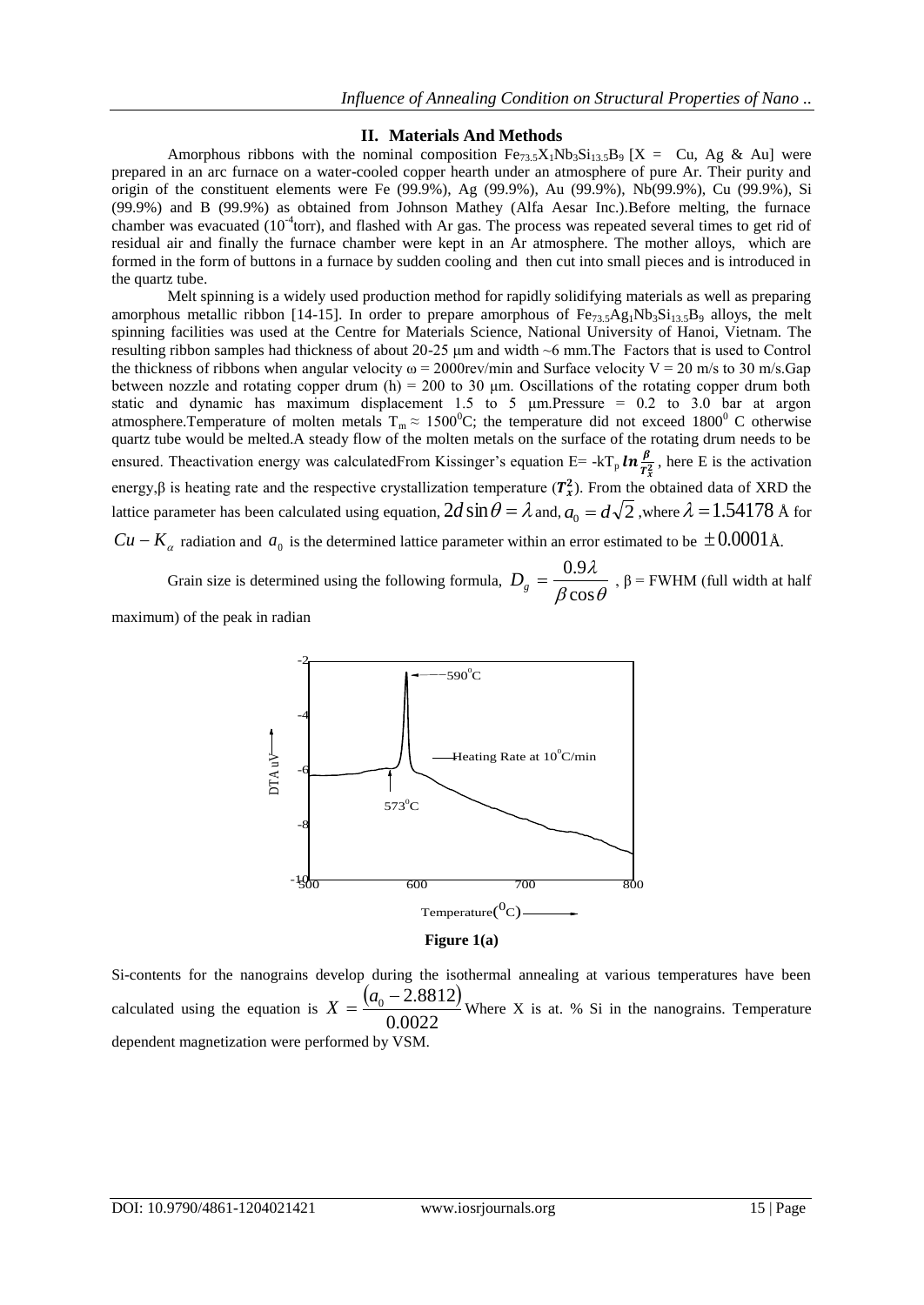## **III. Result And Discussion**

## **Differential Thermal Analysis(DTA):**

DTA traces of as-cast nanocrystalline amorphous ribbon  $Fe_{73.5}Ag_1Nb_3Si_{13.5}B_9$  alloy taken in the Nitrogen atmosphere with the heating rates of  $10^{\circ}$ C -  $50^{\circ}$ C/minute at the step of  $10^{\circ}$ C with continuous heating from room temperature to  $800^{\circ}$ C, are presented in figure 1(a) to figure 1(e) respectively. Two well defined exothermic peaks typical for two steps of crystallization processes are manifested from the DTA traces. The first one corresponds to the crystallization of α-Fe(Si) phase and the second one is related to the crystallization of Fe<sub>2</sub>B. The onset of crystallization temperatures  $T_{x_1}$  and  $T_{x_2}$  have been estimated from DTA traces.

From figure 1.(f) represents a combination of all DTA traces of amorphousribbon alloy and it is observed that the crystallization of each phase has occurred over a wide range temperature and that the peak temperatures shifted to higher values with the increase of heating rate. That means it requires more that energy for the formation of crystalline phases with increasing heating rates. Table1 crystallization peak temperatures of two phases ( $T_{p_1}$ and  $T_{p_2}$ ) and crystallization starting temperatures of two phases ( $T_{x_1}$ and  $T_{x_2}$ ) are given for different heating rates.



**Figure 1(b)**





**Figure 1(d)**

*Figure 1.* DTA trace of as cast amorphous ribbon  $Fe_{73.5}Ag_1Nb_3Si_{13.5}B_9$  at the heating rate of (a) 10<sup>°</sup>C/min (b)  $20^{\circ}$ C /min(c)  $30^{\circ}$ C /min(d)  $40^{\circ}$ C /min(e)  $50^{\circ}$ C /min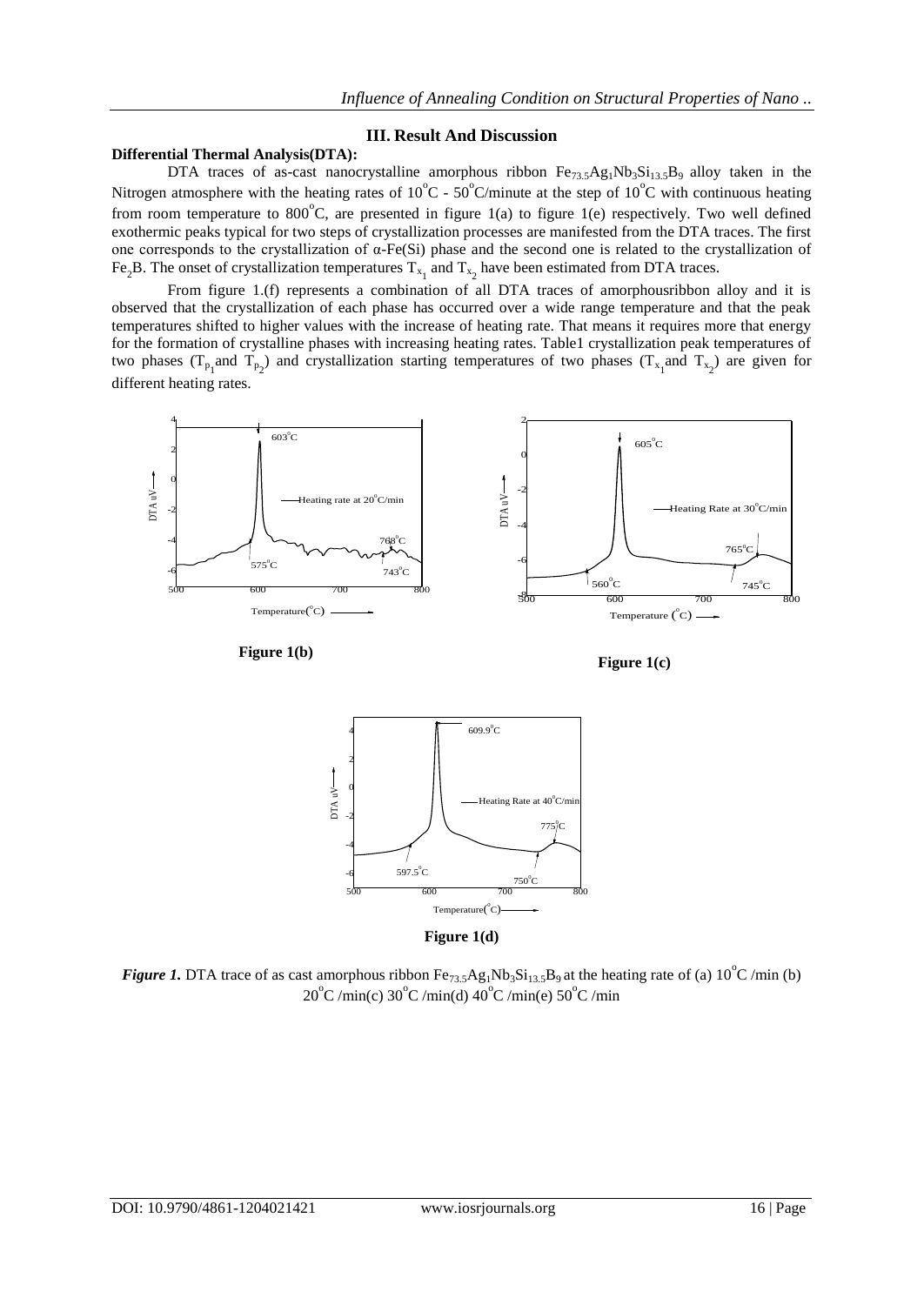



**Figure 1(e)**

*Figure 1(f)* Effects of heating rate on DTA traces of nanocrystalline amorphous ribbon with composition  $Fe_{73.5}Ag_1Nb_3Si_{13.5}B_9$  at the heating rate of 10<sup>°</sup>C to 50<sup>°</sup>C /min.



*Figure 2.* Kissinger's plot to determine the activation energy of  $\alpha$ -Fe(Si)) phase forFe<sub>73.5</sub>Ag<sub>1</sub>Nb<sub>3</sub>Si<sub>13.5</sub>B<sub>9</sub> alloy(*a*) before annealing *(b)* after annealing.

It has been observed that the crystallization temperature range of first phase occurred within 12.4  $\rm{°C}$  to 45<sup>°</sup>C. But this range for second crystallization phase is 19<sup>°</sup>C to 35<sup>°</sup>C. So it is notable that the crystallization temperature range for first peak is always larger than the second peak but except heating rate  $40^{\circ}$ C/minute; i.e. is experimental error. It is also observed that the peak temperature shifts to higher values and the crystallization temperature range increases with the increase of heating rates. The activation energy of  $T_{x_1}[\alpha$ -Fe (Si)] and  $T_{x_2}$ [Fe2B] phases have been calculated from Kissinger's plot shown in figure 2. It shows that first thermal crystallization activation energy of  $\alpha$ -Fe(Si) phase E<sub>1</sub> is 4.37 eV and second Fe<sub>2</sub>B phase E<sub>2</sub> is 4.45 eV.

*Table 1.* The values of crystallization onset temperature, peak temperature with respect to heating rate and activation energy of the nanocrystalline amorphous ribbon with composition  $Fe_{22}A_9$ ,  $Nb_2Si_{12}B_9$ 

| Heating rate          | Onset                                              | Peak                                                | Temperature           | $\mu$ and $\mu$ and $\mu$ and $\mu$ and $\mu$ and $\mu$ and $\mu$ and $\mu$ and $\mu$ and $\mu$ and $\mu$ and $\mu$ and $\mu$<br>Activation energy of the Activation energy of the |                      |
|-----------------------|----------------------------------------------------|-----------------------------------------------------|-----------------------|------------------------------------------------------------------------------------------------------------------------------------------------------------------------------------|----------------------|
| $\beta^{\circ}$ C/min | temperature $T_{x}$ <sup><math>\sim</math></sup> C | temperature $T_p$ <sup><math>\check{C}</math></sup> | range of $1st$        | peak before annealing                                                                                                                                                              | peak after annealing |
|                       |                                                    |                                                     | state in $\mathrm{C}$ | (eV)                                                                                                                                                                               | (eV)                 |
|                       | 573                                                | 590                                                 |                       |                                                                                                                                                                                    |                      |
| 20                    | 575                                                | 603                                                 | 28                    | 4.37                                                                                                                                                                               | 4.45                 |
| 30                    | 560                                                | 605                                                 | 45                    |                                                                                                                                                                                    |                      |
| 40                    | 597.5                                              | 609.9                                               | 12.4                  |                                                                                                                                                                                    |                      |
|                       |                                                    |                                                     |                       |                                                                                                                                                                                    |                      |

DOI: 10.9790/4861-1204021421 www.iosrjournals.org 17 | Page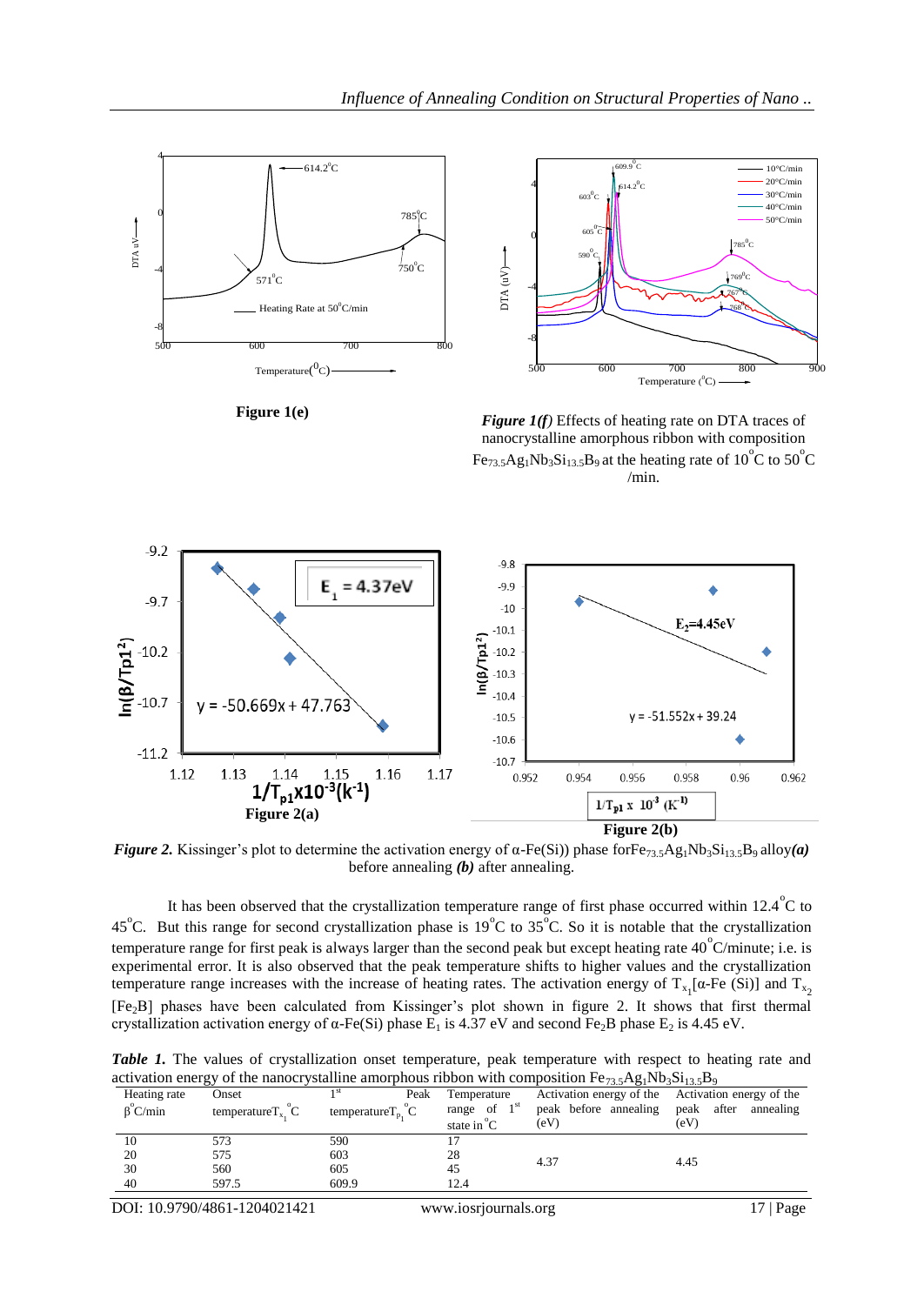```
50 571 614.2 43.2
```
#### **X-ray diffraction analysis(XRD)**



*Figure3.* XRD spectra of Fe<sub>73.5</sub>Ag<sub>1</sub>Nb<sub>3</sub>Si<sub>13.5</sub>B<sub>9</sub> alloys of annealed at different temperatures at constant annealing time 30 minutes

In the present work, structure of the  $Fe_{73.5}Ag_1Nb_3Si_{13.5}B_9$  alloys, annealed at temperature 450<sup>°</sup>C to 800°C, are investigated by the XRD. From XRD patterns 450°C to 600°C indicates the amorphous nature. Due to annealing at  $650^{\circ}$ C, the first crystallization peak was found at the angle  $45^{\circ}$ . It means at the annealing temperature below 650°C no crystalline peak has been detected. After heat treatment at  $T_a = 650^{\circ}$ C initiation of crystallization takes place. For annealing at higher temperature i.e.  $650^{\circ}$ C,  $700^{\circ}$ C,  $750^{\circ}$ C and  $800^{\circ}$ C, the  $\alpha$ -Fe(Si) phase were found at the lower values of 2 $\theta$  at 45°, 44.84°, 44.852°, 44.88° and 44.66° respectively with 100% peak intensity on (110) line. All the results of  $\theta$ , d-value, FWHM, a<sub>0</sub>, D<sub>g</sub> and at.% Si at different annealing temperature of these composition are listed in Table 2.

Figure 4 shows that, with increase in annealing temperature lattice parameter increase. Observed lattice parameter at various annealing temperature for the present alloy are significantly less than that of pure Fe is 2.8664Å. it is also observed that the Si-content in α-Fe(Si) phase decrease with annealing temperature up to  $800^{\circ}$ C and figure represents the inverse relationship between lattice parameter and silicon content.

From figure 5 represents that grain size  $(D<sub>e</sub>)$  constant up to 700<sup>o</sup>C and above this annealed temperature grain size increases. In the range of annealing temperature  $650^{\circ}$ C to  $800^{\circ}$ C, the grain size remains in the range of 9 to 30nm. Grain growth rapidly and attain value 20nm at 750°C indicating formation of boride phase. Grain size increases with annealing temperature from a value of  $D_g = 30$ nm for T<sub>a</sub> = 800°C while Si content rapidly decreases with T<sub>a</sub>. This is contradictory to original FINEMET alloy. This may be resulted due to higher physical distortion and internal strain. These facts reveal that heat treatment temperature should be limited with in 650°C to  $700^{\circ}$ C to obtain optimum soft magnetic behavior, which will be clear that constant grain size.



*Figure 4*. Change of Si (at. %) contentand Lattice Parameter with different annealingtemperature for the sample with composition $Fe_{73.5}Ag_1Nb_3Si_{13.5}B_9$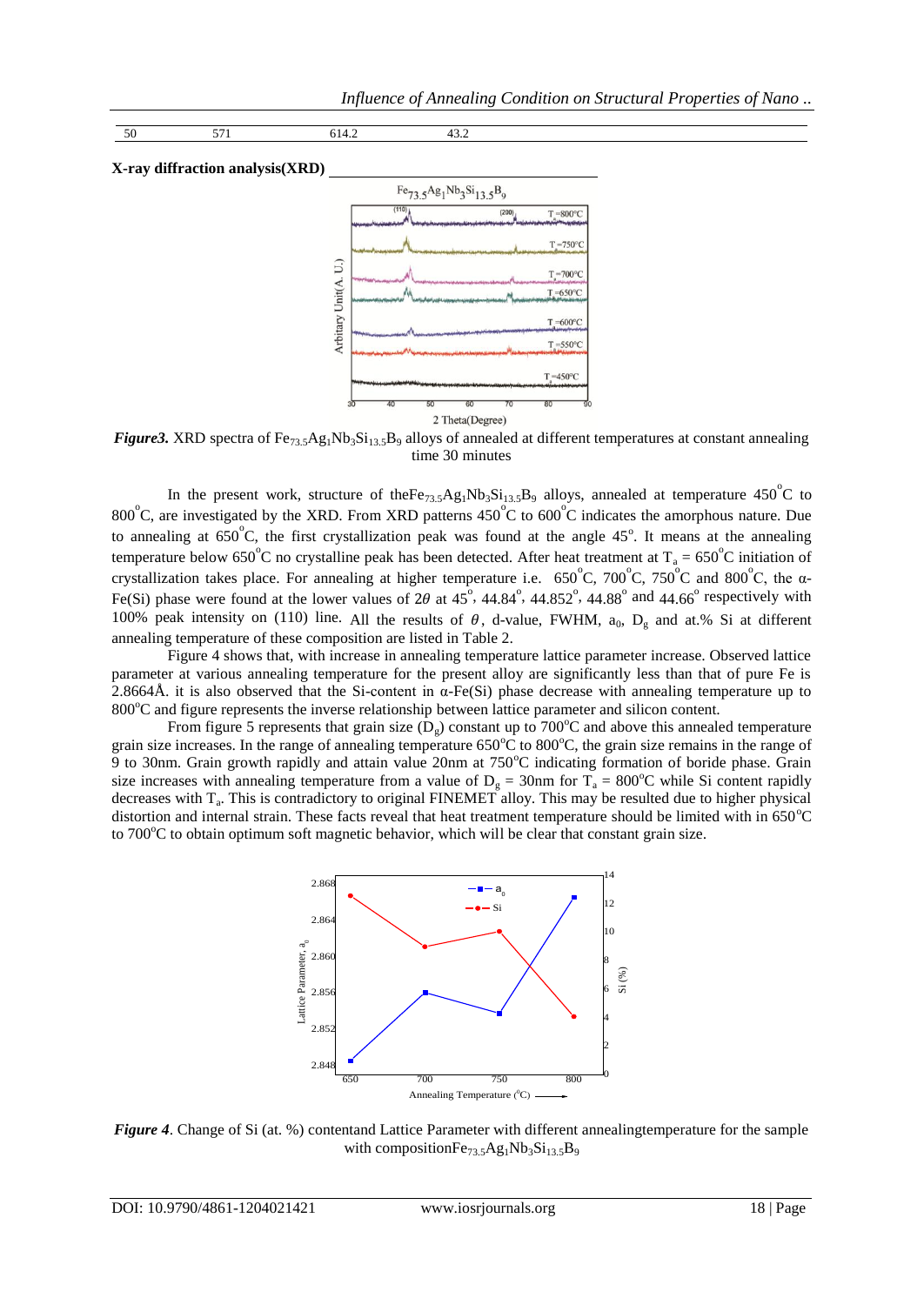

*Figure 5.* Change of Grain Size with different annealing temperature for the sample with composition  $Fe_{73.5}Ag_1Nb_3Si_{13.5}B_9$ 

Table 2.Experimental XRD data of nanocrystalline Fe<sub>73.5</sub>Ag<sub>1</sub>Nb<sub>3</sub>Si<sub>13.5</sub>B<sub>9</sub> amorphous ribbon at different annealing temperatures

| Temp.<br>Annealing<br>in $^{\circ}$ C | $\theta$ (deg.)          | d(A)                     | FWHM (deg.)       | $a_0(A)$                 | $D_e$ (nm)               | $Si$ (at. %)             |
|---------------------------------------|--------------------------|--------------------------|-------------------|--------------------------|--------------------------|--------------------------|
| 450                                   | $\overline{\phantom{m}}$ | --                       | $- -$             | $\overline{\phantom{m}}$ | $\overline{\phantom{m}}$ | --                       |
| 550                                   | $\overline{\phantom{m}}$ | --                       | $- -$             | $- -$                    | $- -$                    | $- -$                    |
| 600                                   | $- -$                    | $\overline{\phantom{a}}$ | $\qquad \qquad -$ | $\sim$ $\sim$            | $\overline{\phantom{m}}$ | $\overline{\phantom{a}}$ |
| 650                                   | 22.50                    | 2.013                    | 0.82              | 2.8468                   | 10                       | 12.58                    |
| 700                                   | 22.42                    | 2.0196                   | 0.87              | 2.8561                   | 9                        | 9.00                     |
| 750                                   | 22.44                    | 2.018                    | 0.42              | 2.8538                   | 20                       | 10.00                    |
| 800                                   | 22.33                    | 2.027                    | 0.28              | 2.8666                   | 30                       | 4.1                      |
|                                       |                          |                          |                   |                          |                          |                          |

## **Temperature Dependence of specific Magnetization:**

The variation of saturation magnetization  $(M_s)$  as a function of temperature in the range 300 k to 800 k measured with an applied field of 10kOe in the amorphous state for the nanocrystalline amorphous samples with composition  $Fe_{73.5}Ag_1Nb_3Si_{13.5}B_9$ ]are shown in figure 7.



*Figure 7 (a)*Temperature dependence of specific magnetization of amorphous nanocrystalline ribbons with composition  $Fe<sub>73.5</sub>Ag<sub>1</sub>Nb<sub>3</sub>Si<sub>13.5</sub>B<sub>9</sub>$  alloy

From these curve  $T_c$  has been determined as the temperature corresponding to the infixion point where the rate change of magnetization with respect to temperature is maximum shown in figure  $7(a)$ ,  $7(b)$ . As the temperature approaches to the  $T_c$ , magnetization falls more rapidly near to zero as the thermal energy exceeds the magnetic ordering or the exchange energy.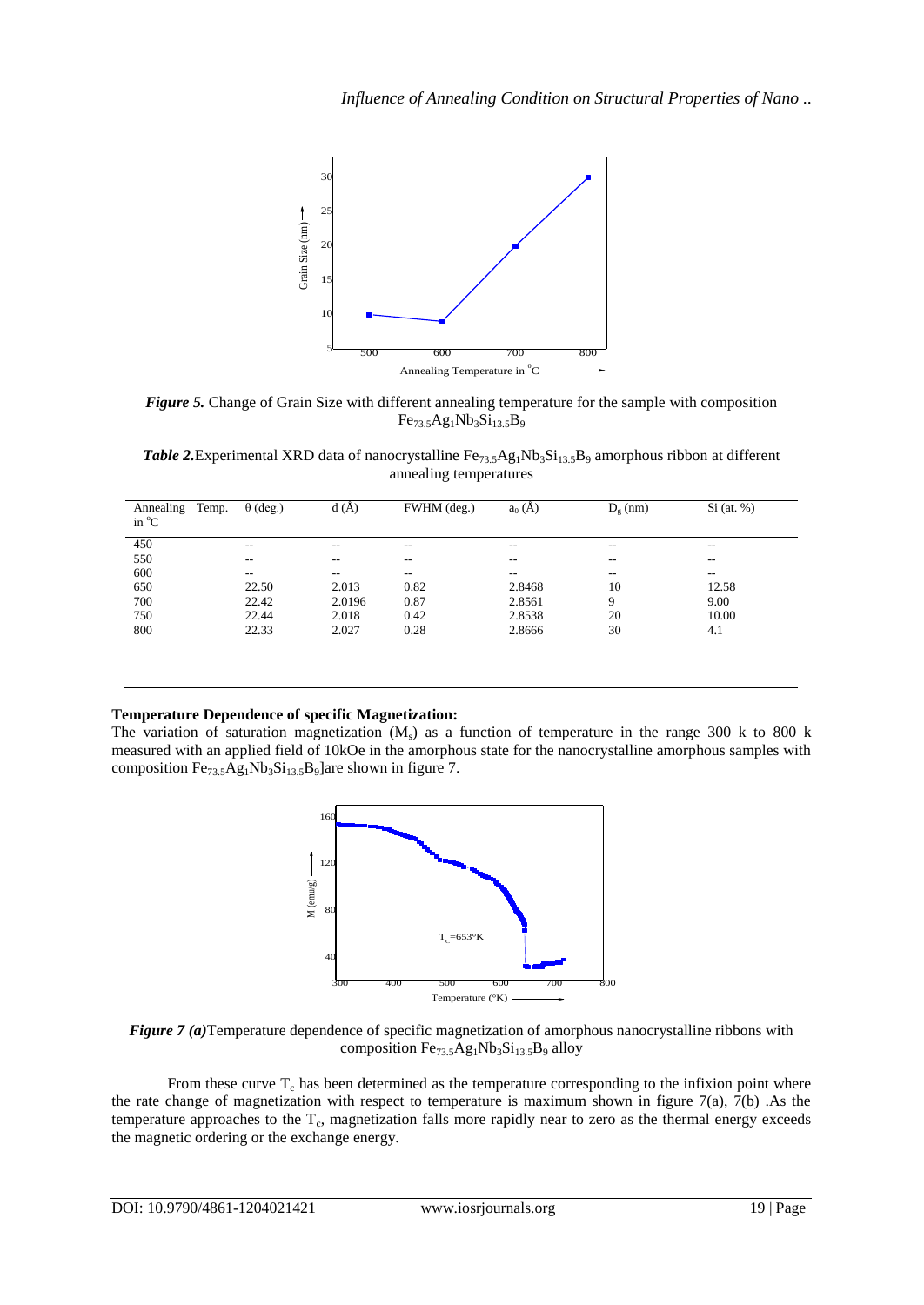The accurate determination of  $T_c$  of amorphous material is really difficult due to irreversible components of the structural relaxation like long range internal stress, topological and chemical short range order.



*Figure 7(b)* $\frac{dM}{dT}$  versus temperature curve of amorphous Nanocrystalline ribbons with composition  $Fe<sub>73.5</sub>Ag<sub>1</sub>Nb<sub>3</sub>Si<sub>13.5</sub>B<sub>9</sub>$  alloy.

#### **IV. Conclusions**

The crystallization behavior of the sample was investigated by the experiments of DTA and XRD and VSM as a result the following outlined can be concluded:

DTA experiment was performed for five different rates 10 to 50°C/min in steps of  $10^{9}$ C/min up to a temperature of 800°C. DTA reveals the primary and secondary crystallization onset temperature with the manifestation of two well defined exothermic peaks corresponding to nanocrystallization  $\alpha$ -Fe(Si) (T<sub>x<sub>1</sub></sub>) and

 $Fe<sub>2</sub>B(T<sub>x<sub>2</sub></sub>)$  phases respectively. First crystallization phase  $T<sub>x<sub>1</sub></sub>$  indicates stability of amorphous state of structural stability and magnetic ordering values of  $T_{x_1}$  are observed 575°C for  $Fe_{73.5}Ag_1Nb_3Si_{13.5}B_9$  with heating rate  $20^{\circ}$ C/min.

The activation energy of the first crystallization phase  $\alpha$ -Fe(Si) and second crystallization phase Fe<sub>2</sub>B phase before and after annealing is found 4.37eVand 4.45eV respectively.

 The amorphous stage of the as- cast ribbon has been confirmed by XRD. The evolution of the primary phase on annealed samples has been confirmed as  $α$ -Fe(Si) phase with average grain grown in the amorphous matrix 9 - 30 nm for  $Fe_{73.5}Ag_1Nb_3Si_{13.5}B_9$ . This is quite reasonable since their crystallization onset temperature is 650 $^{\circ}$ C and higher. The lattice parameter and Si at% shows an inverse relationship indicating that Si diffuses out of α-Fe(Si) grain for which the size of α-Fe lattice is regained.

 The curie temperature of the sample has been determined by temperature dependence saturation magnetization that is 380<sup>°</sup>C. The sharp fall of  $M_s$  at  $T_c$  indicates that the material is quite homogeneous.

**Finally,** concluded that promising initial results on FINEMET alloy suggest Cu replace Ag that that might also find their way in high temperature soft magnetic applications. The playground of microstructural engineering of soft magnetic properties will undoubtedly after new discoveries for future materials scientist and engineers.

#### **Acknowledgement**

We are grateful to Bangladesh Council for Scientific and Industrial Research(BCSIR) for giving experimental facilities and cordial co-operations.

#### **Reference**

- [1]. Mohammad MahmuduzzamanTawhid, Sujit Kumar Shil, Mohammad TahmidShihab, ShibendraShekherSikder, Mohammad Abdul gofur, "The Crystallization Kinetics, Structural and Magnetic Properties of Amorphous Ribbon as Affected by Annealing" ; American Journal of nanoreasearch and Application.Vol6,No.3, ,pp.60-66, 2018.
- [2]. KaziHanium Maria, Mondal S. P, ShamimaChowdhury, Sikder S. S, Hakim M. A. and Saha D. K; "Effect of annealing temperature on the soft magnetic properties of Fe<sub>75.5</sub>Cu<sub>1</sub>Nb<sub>1</sub>Si<sub>13.5</sub>B<sub>9</sub> Amorphous alloys", Journal Emerging Trends sciences (JETEAS), 2 (i), 102 - 108, 2011
- [3]. Kulik T., Hernando A. and Vasquez M.; "Correlation between structure and the magnetic properties of amorphous and nanocrystalline Fe<sub>73.5</sub>Cu<sub>1</sub>Nb<sub>3</sub>Si<sub>22.5-X</sub>B<sub>9</sub> [X = Cu, Ag & Au] alloys", J. Magn. Magn.Mater., 133, 310, 1994.
- [4]. Jing Zhi, Kai-Yuan He, Li-Zhi Cheng and Yu-Jan Fu; "Influence of the elements Si/B on the structure and magnetic properties of nanocrystalline (Fe,Cu,Nb)<sub>73.5</sub>Si<sub>X</sub>B<sub>22-X</sub> [X = Cu, Ag & Au] alloys"; J. Magn. Magn.Matter 9, 153 315, 1996.
- [5]. Kane S. N, Sarabhai S., Gupta A., Varga L. K, Kulit T.; "Effect of quenching rate on crystallization in Fe<sub>73.5</sub>Cu<sub>1</sub>Nb<sub>3</sub>Si<sub>22.5-X</sub>B<sub>9</sub> alloys"; J. Magn. Magn.Mater., 215-216, 372, 2000.
- [6]. Bigot J., Lecaude N., Perron J. C., Millan C., Ramiarinjaona C. and Rialland J. F., "Influence of annealing condition on nanocrystallization and magnetic properties in  $Fe_{73.5}Cu_1Nb_3Si_{22.5-X}B_9[X = Cu, Ag & Au]$  alloy", J. Magn.Magn.Matter., 133, 29, 1994.